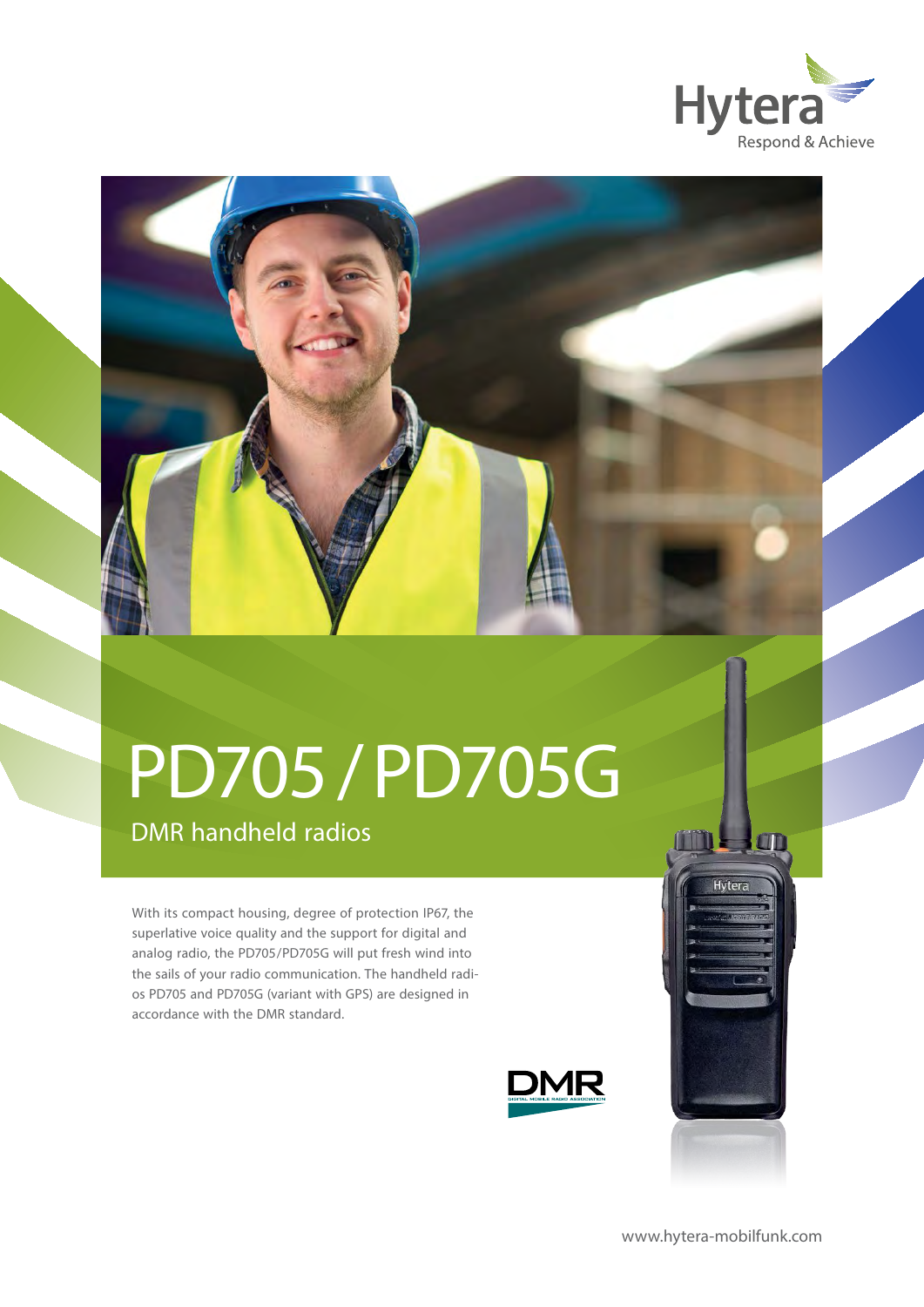## **Radio**

## PD705 PD705G **DMR handheld radios**











#### **Highlights**

#### **Improved use of the radio spectrum**

Thanks to the TDMA process the PD705/PD705G allows an assignment of the available bandwidth with double channel capacity. This results in a clear relief of the increasing spectrum scarcity.

#### **Ergonomic design**

The handheld radios PD705 and PD705G (variant with GPS) from Hytera offer you a high degree of user-friendliness and reliability which cannot be foregone in critical situations. The ingeniously devised and intelligent industry antenna design assures comfortable operation and remarkable GPS properties.

#### **Reliability**

The PD705/PD705G meets all the requirements of the open ETSI standard DMR as well as MIL810-C/D/E/F/G and degree of protection IP67. The device series thus offers excellent features even under rough operating conditions.

#### **Powerful battery**

Compared to analog technology and the FDMA process, TDMA enables the battery service life to be increased by about 40% depending on operating conditions.

#### **Excellent voice quality**

Through the combined application of the narrow-band codec and the digital technologies for error correction, the PD705/PD705G also provides superlative voice quality, even in loud environments or in peripheral areas of radio coverage.

#### **Upgradeable software**

Upgradeable software makes new performance features possible. By altering the firmware-software, other digital and analog operating modes can be enabled without the need for purchasing a new radio device.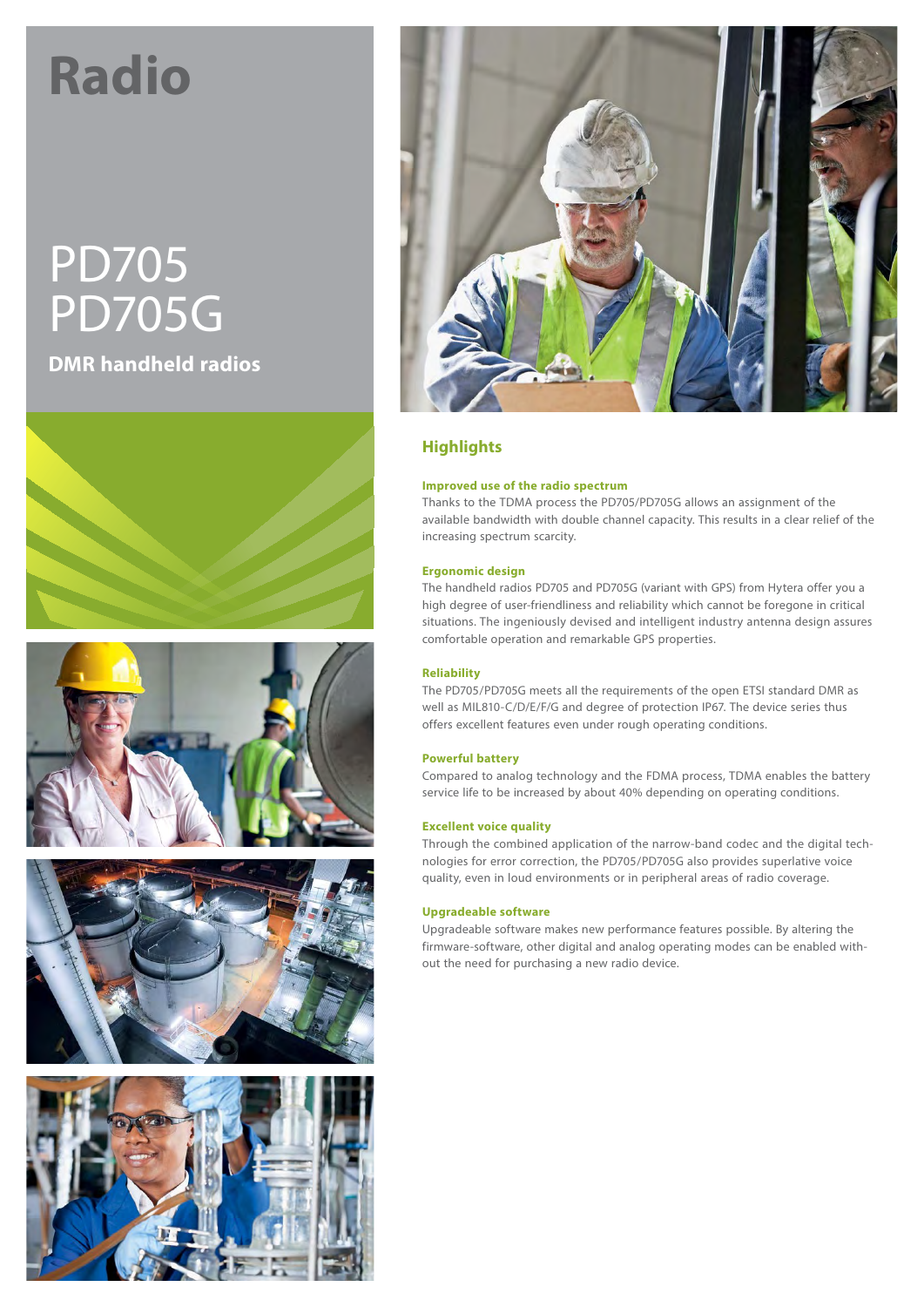#### **Functions (excerpt):**

- Optionally analog or digital operation
- Versatile voice calls
	- Individual call
	- Group call
	- Broadcast call
	- **Emergency call**
- Control of the radio via API
- Different analog dialing methods
	- HDC1200, DTMF, 2-tone and 5-tone dialing
	- Squelch procedure/tone call CTCSS/CDCSS
- <sub>s</sub> Supplementary services
	- Radio Check
	- Remote Monitor
	- Call Alert
	- Radio Disable/Enable

#### **Separate control buttons**

The two control buttons are separated from each other by the antenna. This makes operation easier, even with gloves.

#### **Versatile services**

In addition to conventional communication services, the PD705/PD705G can for example offer functions such as scanning, emergency calls, man down alarm (optional) and lone worker function.

#### $S_{\text{canning}}$

- of analog voice and signaling
- of digital voice and data
- mixed scanning of analog and digital activities
- Automatic cell re-selection (roaming) in IP multisite systems
- Analog scrambling
- Secure encryption with encryption algorithm ARC4 (40 bit) in accordance with DMRA or with optional algorithms AES128 and AES256 (128 and 256 bit)
- Upgradeable software

Hytera

#### **Integrated antenna**

The integrated radio and GPS antenna provides improved comfort and remarkable GPS features.

#### **Robustness and reliability**

The devices meet the requirements of MIL-STD-810 C/D/E/F/G standards and passed the HALT tests (Highly Accelerated Life Test).

#### **Dustproof and waterproof**

The PD705/PD705G is waterproof and dustproof in accordance with degree of protection IP67 which means it is capable of withstanding a water depth of one meter for at least half an hour.

#### **Standard accessories**



#### **Optional accessories (excerpt)**



The illustrations below are for reference purposes only. The products might differ from these illustrations.